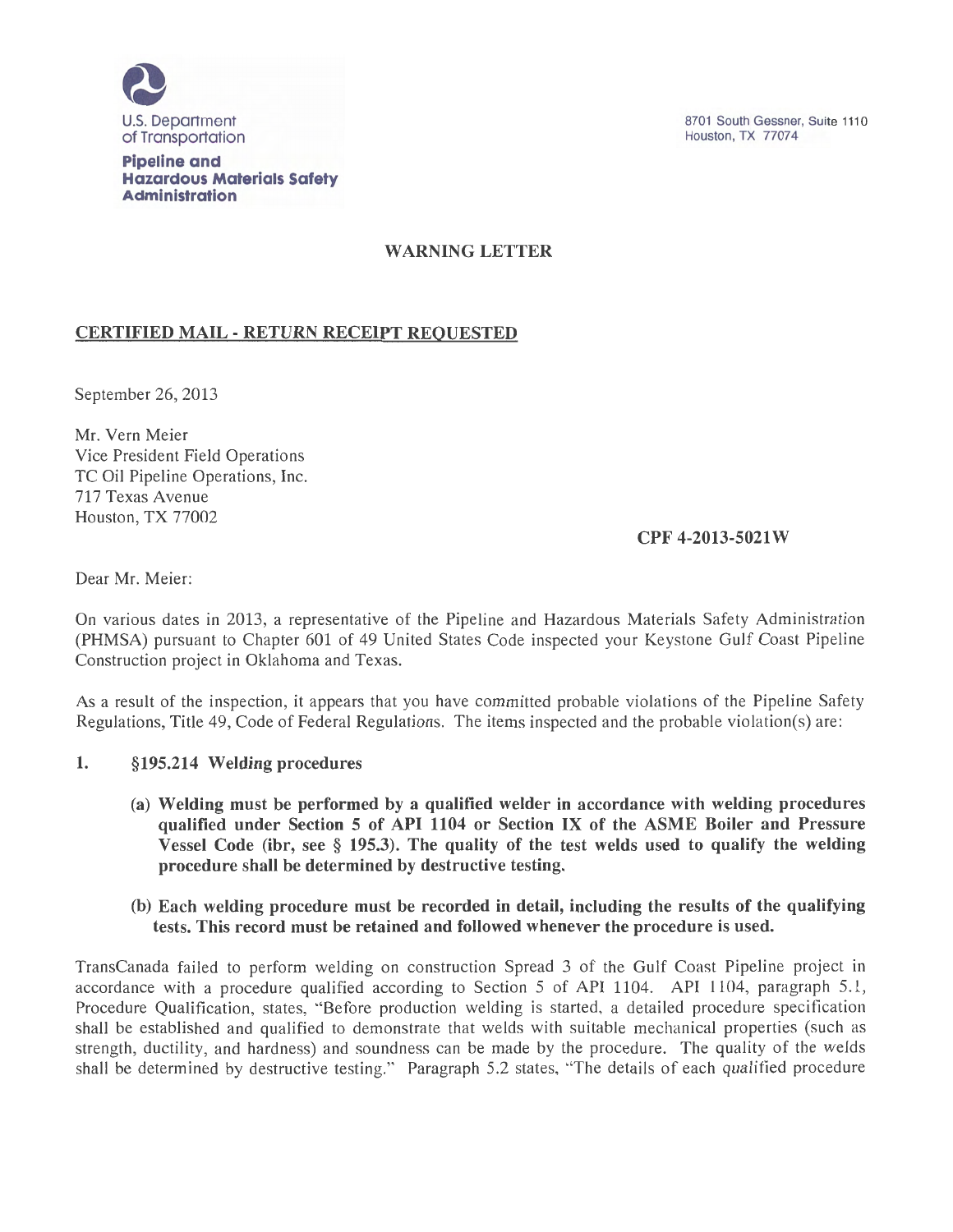shall be recorded. The record shall show complete results of the procedure qualification test." This record is generally referred to as the Procedure Qualification Record (PQR).

Welding on construction Spread 3 commenced on September 4, 2012, using "Welding Procedure Data Sheet KXL-SMAW-ML, revised February 10, 2011," with 100% of the welds being examined by Automatic Ultrasonic Testing (AUT). This procedure document, KXL-SMAW-ML, references another document, KPL-RMS-SMAW-ML-Rev2, titled RMS Welding/Price Gregory Welding Procedure/Data Sheet dated March 10, 2010, as the PQR.

From the start of welding, TransCanada experienced a high weld rejection rate. During the first week 26.8% of the welds required repairs, 32.0% the second week, 72.2% the third week, and 45.0% the fourth week. On September 25, 2012, TransCanada stopped the Spread 3 welding after 205 of the 425 welds, or 48.2% required repairs.

A comparison of the procedure being used to weld the pipe on Spread 3 (KXL-SMAW-ML, revised February 10, 2011) with the PQR revealed inconsistencies between at least two essential variables as defined by API 1104, the Joint Design and the Speed of Travel. The joint design on the document KXL-SMAW-ML being used to weld the pipe on construction Spread 3 specifies a Root Opening of  $1/16$ "  $\pm$  3/32" between pipe joints at the girth weld and the welding Speed of Travel for the Cap Pass to be 8.6 - 16.2 inches per minute. The PQR for the procedure that was actually qualified by destructive testing (PQR# KPS-RMS-SMAW-ML-PQR Rev 2) shows the root opening to be 1/16" to 3/32" and the Speed of Travel for the Cap Pass to be  $6.6 - 16.2$  inches per minute.

API 1104, Paragraph 5.4.1, Essential Variables, General, states, "A welding procedure must be re-established as a new procedure specification and must be completely requalified when any of the essential variables listed in 5.4.2 are changed. The results of a root cause analysis performed by TransCanada to identify the cause of the high weld rejection rate on Spread 3 were documented in a paper titled "Girth Weld Repairs Due to Lack of Fusion in Root Pass," dated November 15, 2012. This analysis identifies the criticality of the essential variables of Joint Design and Speed of Travel by stating, "Weld fit up was increased to 3/32" which allowed the welders to decrease their travel speeds and welding amperages which is a key factor in reducing internal under cut and lack of fusion defects during the welding process. This modification improved the weld quality and reduced the overall weld defects."

The welding procedure being used by TransCanada on Spread 3 of the Keystone Gulf Coast Pipeline project (KXL-SMAW-ML) had changes to essential variables that caused it to be different than the Procedure Qualifying Record. Because the procedure used to weld Spread 3 pipe was not requalified, TransCanada was using an unqualified procedure to weld Part 195 regulated pipeline.

#### 2. §195.222 Welders: Qualification of welders.

- (b) Each welder must be qualified in accordance with section 6 of API 1104 (ibr, see §195.3 or section IX of the ASME Boiler and Pressure Vessel Code) except that a welder qualified under an earlier edition than listed in  $\S$  195.3 may weld but may not re-qualify under that earlier edition.
- (c) No welder may weld with a welding process unless, within the preceding 6 calendar months,